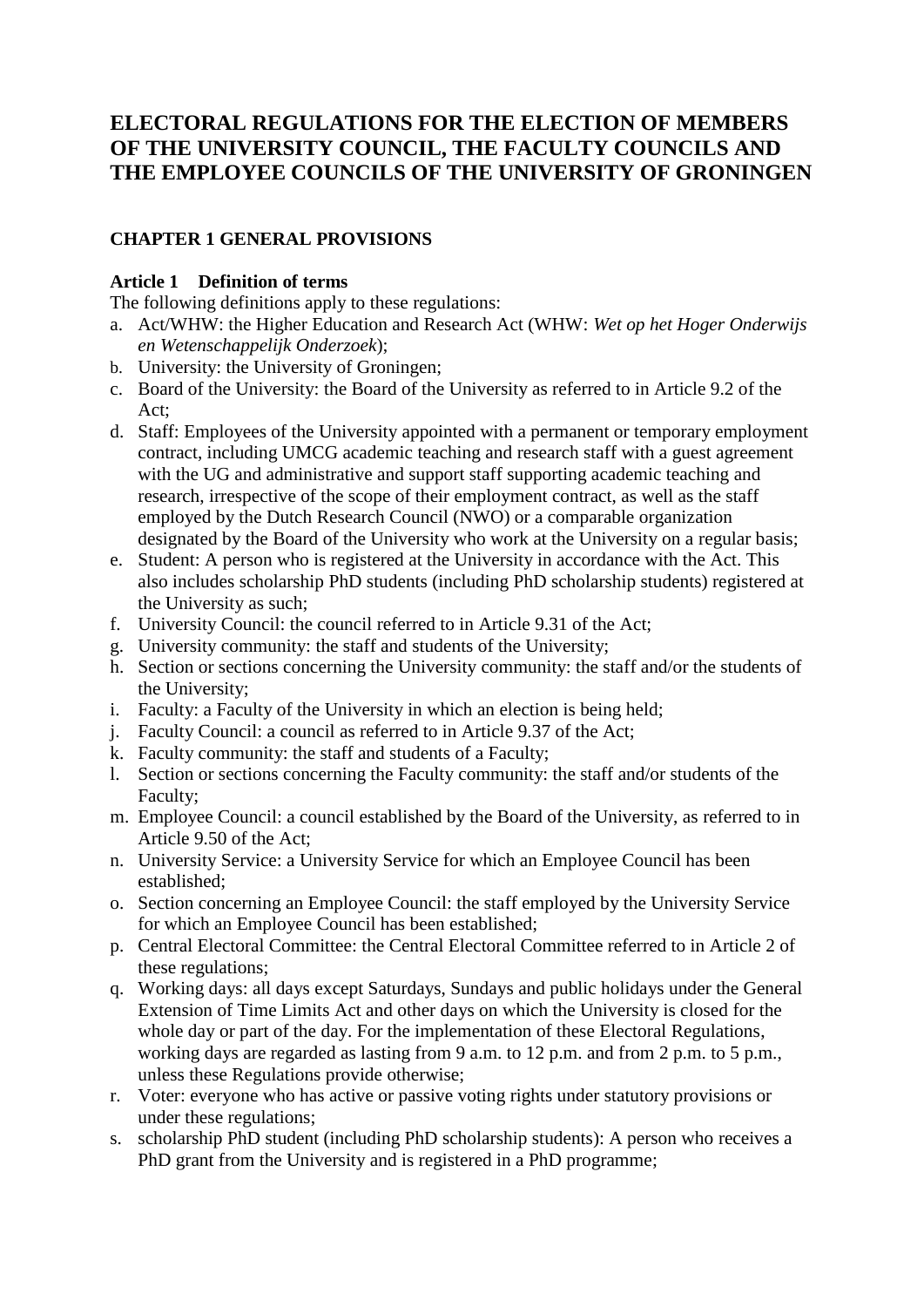- t. Student assistant: a person performing activities as a student intended for scientific education or research, or who is engaged for non-structural and business operation tasks;
- u. Submitter: the contact person of a participating party.

# **Article 2 Central Electoral Committee**

- 1. The Central Electoral Committee consists of five to seven members, at least one of whom must be enrolled as a student at the University. The members are appointed and dismissed by the Board of the University. The Central Electoral Committee is assisted by a secretary, to be appointed by the Board of the University.
- 2. The Central Electoral Committee is in charge of the preparation and execution of the election of the members of the University Council, the Faculty Councils and the Employee Councils. Its tasks include at least:
	- a. establishing the electoral registers on the basis of the data provided by or in the name of the Board of the University;
	- b. making decisions regarding requests to correct the electoral registers;
	- c. making decisions regarding the validity of the nomination of candidates;
	- d. taking all due measures to ensure the elections proceed in an orderly fashion;
	- e. declaring a vote invalid and, in that case, calling a new vote;
	- f. determining the results of the elections;
	- g. filling vacancies in the Councils.
- 3. The Central Electoral Committee makes use of digital systems for the electoral proceedings provided by the University of Groningen and approves the format of digital forms.
- 4. Notwithstanding the Dutch General Administrative Law Act, an interested party may lodge a notice of objection with the Board of the University against decisions of the Central Electoral Committee within five working days after the decision has been made known.

# **CHAPTER 2 ELECTION METHOD**

### **Article 3 Election method**

- 1. The election of members of the University Council, the Faculty Councils and the Employee Councils will occur separately for each section and will take place according to a single preference list system.
- 2. With due regard for the provisions of Article 9.31 of the Act, the members of the University Council will be elected directly by and from the voters of the section to which they belong.
- 3. With due regard for the provisions of Article 9.37.3 of the Act, the members of a Faculty Council will be elected directly by and from the voters of the section to which they belong.
- 4. With due regard for the provisions of Article 9.50 of the Act and the relevant provisions of the Administrative Regulations of the University of Groningen, the members of an Employee Council will be directly elected by and from the staff employed by the University Service for which that Employee Council has been established.

#### **Article 4 Distribution of seats/duration of membership**

1. The number of seats of the University Council, the Faculty Councils and the Employee Councils is specified in the University Council Regulations, the Faculty Regulations and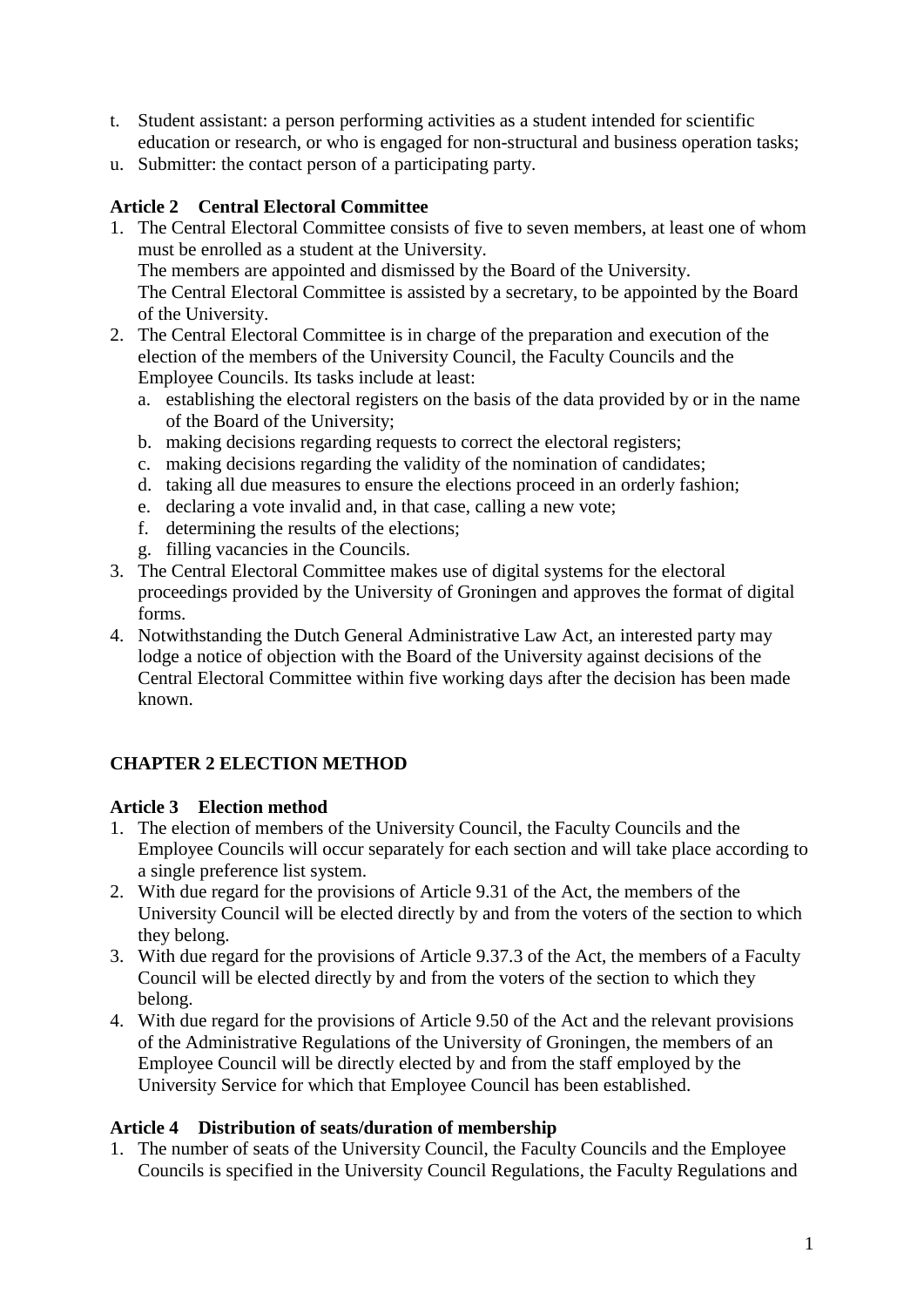the Employee Council Regulations respectively. The Annex to these regulations lists an overview of the distribution of seats.

- 2. The staff members are elected for two years, the students for one.
- 3. They retire from their positions for each section at the same time and may be re-elected immediately.
- 4. In addition to periodic retirement, membership can end through:
	- a. written notice by email addressed to the Central Electoral Committee;
	- b. transfer to a different section to that for which the member in question was elected;
	- c. loss of membership of the University or Faculty community, or when leaving the University Service;
	- d. termination of enrolment as a student for the current academic year under the provisions of Article 7.42 of the Act;
	- e. decease.
- 5. A member who has been elected to fill a vacancy retires when the person in whose place they were elected would have had to retire.

#### **Article 5 Right to vote**

1. With due regard for Article 3 of these Electoral Regulations, all individuals who are included in the electoral registers of the University Council, a Faculty Council or an Employee Council respectively, have both active and passive voting rights, on the conditions that:

- The UMCG teaching and research administrative and support staff, in so far as they are covered by the conditions of the UMCG, have been registered by the UMCG Board of Management to exercise their voting rights;

- Those who are employed by the NWO or a comparable organization designated by the Board of the University must obtain written permission from their employer to stand for election.

- 2. Those who join the University after the electoral registers have been established, but before holding the election for which these registers were established, will be excluded from exercising both active and passive voting rights for that election.
- 3. Those who leave the University after the electoral register has been established will lose both active and passive voting rights.
- 4. A staff member with an appointment at more than one Faculty and/or Service will have the right to vote for the staff sections of all Councils involved.
- 5. A student enrolled in a programme belonging to more than one Faculty will have the right to vote for the student sections of all Councils involved.
- 6. A student who also has an appointment as student assistant at the same Faculty at which they are enrolled as student will only have the right to vote for the student section of this Faculty's Faculty Council.
- 7. A student who also has an appointment as student assistant at a Faculty or Service other than the Faculty at which they are enrolled as student will have the right to vote for the staff section of the Faculty or Service at which they are employed.
- 8. A student who also has an appointment as student assistant will only have the right to vote for the student section of the University Council.

### **CHAPTER 3 ELECTORAL REGISTERS**

#### **Article 6 Establishing the electoral register**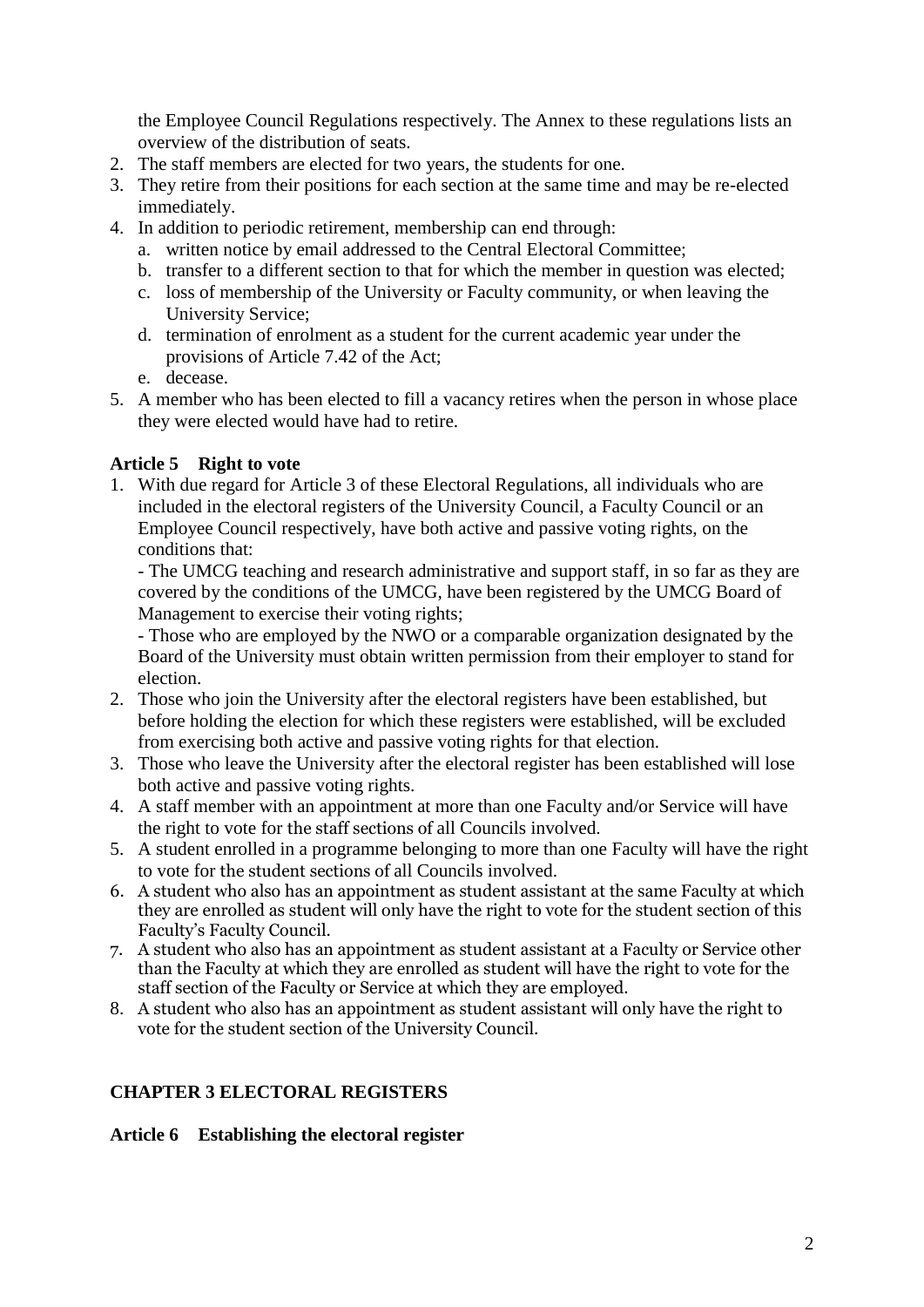- 1. With due regard for the provisions of Article 5, the Central Electoral Committee will establish the electoral register for each section of the University Council and the Faculty Councils and for the Employee Councils in good time.
- 2. The electoral register will list the surname, initials and University administration number of each voter.
- 3. The Board of the University will provide the Central Electoral Committee with the data that it needs to establish the electoral registers.
- 4. The Board of the University will notify the Central Electoral Committee of any change that could lead to an amendment of the electoral register as soon as it has been informed of that change.

The Central Electoral Committee will ensure that any such change will be processed if this has no direct consequences for the ability to exercise voting rights.

# **Article 7 Inspection of electoral registers**

Immediately after the establishment of the electoral registers, the Central Electoral Committee will ensure that a voter will be able to inspect their details.

# **Article 8 Request for correction**

- 1. Within the first five working days after the electoral registers have been made available for inspection, voters in the University community who think that they have been wrongfully included or not included or incorrectly included in the electoral registers may submit a written request to the Central Electoral Committee for correction.
- 2. The Central Electoral Committee can make ex officio corrections in the electoral registers up to 10 days before the day of the election.
- 3. Ex officio corrections as referred to in the previous paragraph will include amendments to an electoral register which consist of adding or deleting names or transferring one or more persons to a different section or to a different Faculty community or University Service, and which are made by or in the name of the Central Electoral Committee on its own initiative and may directly affect the exercise of voting rights.

# **Article 9 Notice of request for correction**

If an ex officio correction of the electoral register results in the deletion of a person on grounds other than those referred to in Article 6.4, the person in question will be notified of the deletion.

# **Article 10 Objection**

- 1. The person in question is entitled to object to an ex officio correction.
- 2. The objection may be submitted to the Central Electoral Committee by email within five working days before a date to be determined by the Central Electoral Committee.

# **Article 11 Decision of the Central Electoral Committee**

The Central Electoral Committee will decide on the request for correction or the objection to the ex officio correction and will communicate its decision and the reasons for that decision to the person in question no later than on the third working day after the time limit referred to in Article 10.2 and if necessary, will amend the electoral register.

# **CHAPTER 4 NOMINATION OF CANDIDATES**

# **Article 12 Nomination of candidates**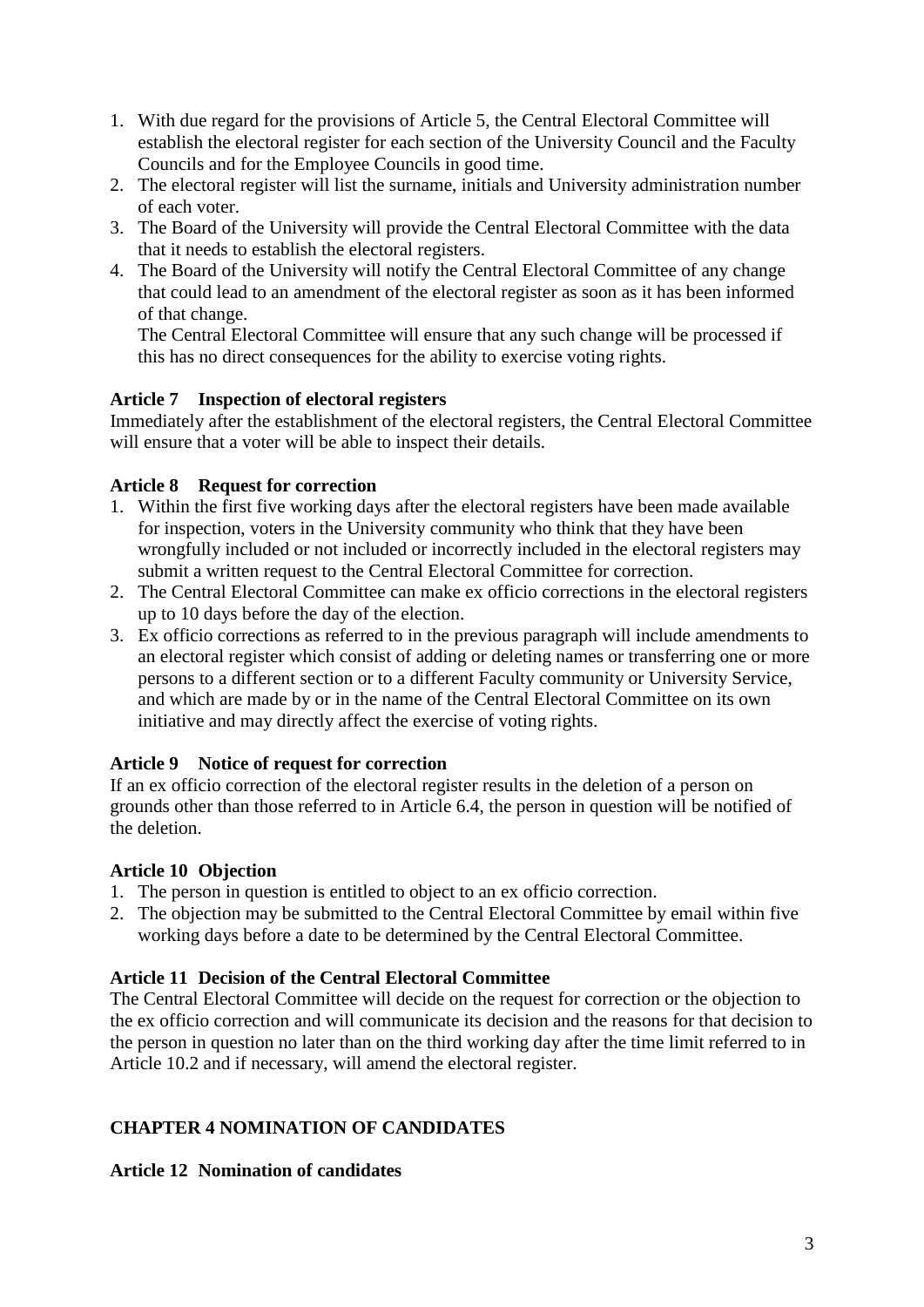- 1. The nomination of candidates will take place on one or more working days, to be determined by the Central Electoral Committee.
- 2. The Central Electoral Committee will publicize the day or days, place and time of the nomination of candidates at least 10 days in advance.
- 3. The nomination of candidates, including the statement of consent, will be conducted via the lists of candidates entered through the digital system.

# **Article 13 Requirements list of candidates**

- 1. A list of candidates may contain a maximum of 30 candidates.
- 2. A voter may only be nominated as a candidate for the University Council or a Faculty Council within one section.
- 3. A candidate must belong to the section for which the list of candidates has been submitted.
- 4. Within a section of the University Council or a Faculty Council or for an Employee Council, a voter may only be nominated as a candidate on one list.
- 5. The eligibility of a candidate in a section is demonstrated by the appearance of that candidate's name in the electoral register in question.

# **Article 14 Appellation of a list of candidates**

- 1. The list of candidates will state the surname and initials or first name or names of the candidate, and the number under which the voter is registered in the University administration.
- 2. The list of candidates includes the appellation of the party with which the candidates whose names appear on the list have affiliated themselves.
- 3. The appellation of a party may not contain more than thirty letters. Additionally, the appellation of the party may not lead to confusion with earlier appellations or party appellations that have been submitted. The Central Electoral Committee may also refuse the appellation or abbreviation if it is contrary to public order. Chapter G of the Dutch Elections Act shall apply mutatis mutandis.
- 4. The list of candidates for the University Council or a Faculty Council also states the section to which the candidates whose names appear on the list belong.
- 5. The names of the candidates on the lists will be placed in the order of submission.

# **Article 15 Candidature**

- 1. Candidates cannot withdraw their candidature after confirmation of their candidature.
- 2. For individuals employed by NWO or a comparable organization, written consent of the employer as referred to in Article 5.1 of these regulations must be submitted along with the list of candidates.

### **Article 16 Authorization to form an electoral alliance**

When submitting the list of candidates, candidates may appoint the submitter as their authorized representative, with the power to form an electoral alliance.

# **Article 17 Electoral alliances**

- 1. On the day of the nomination of candidates, the authorized signatories of the same section may form electoral alliances with other lists by sending a joint declaration to the Central Electoral Committee by email.
- 2. A list can only belong to one electoral alliance.
- 3. If an authorized person has signed more than one declaration as referred to in Article 17.1 for the same list, the signatures to all declarations will become invalid.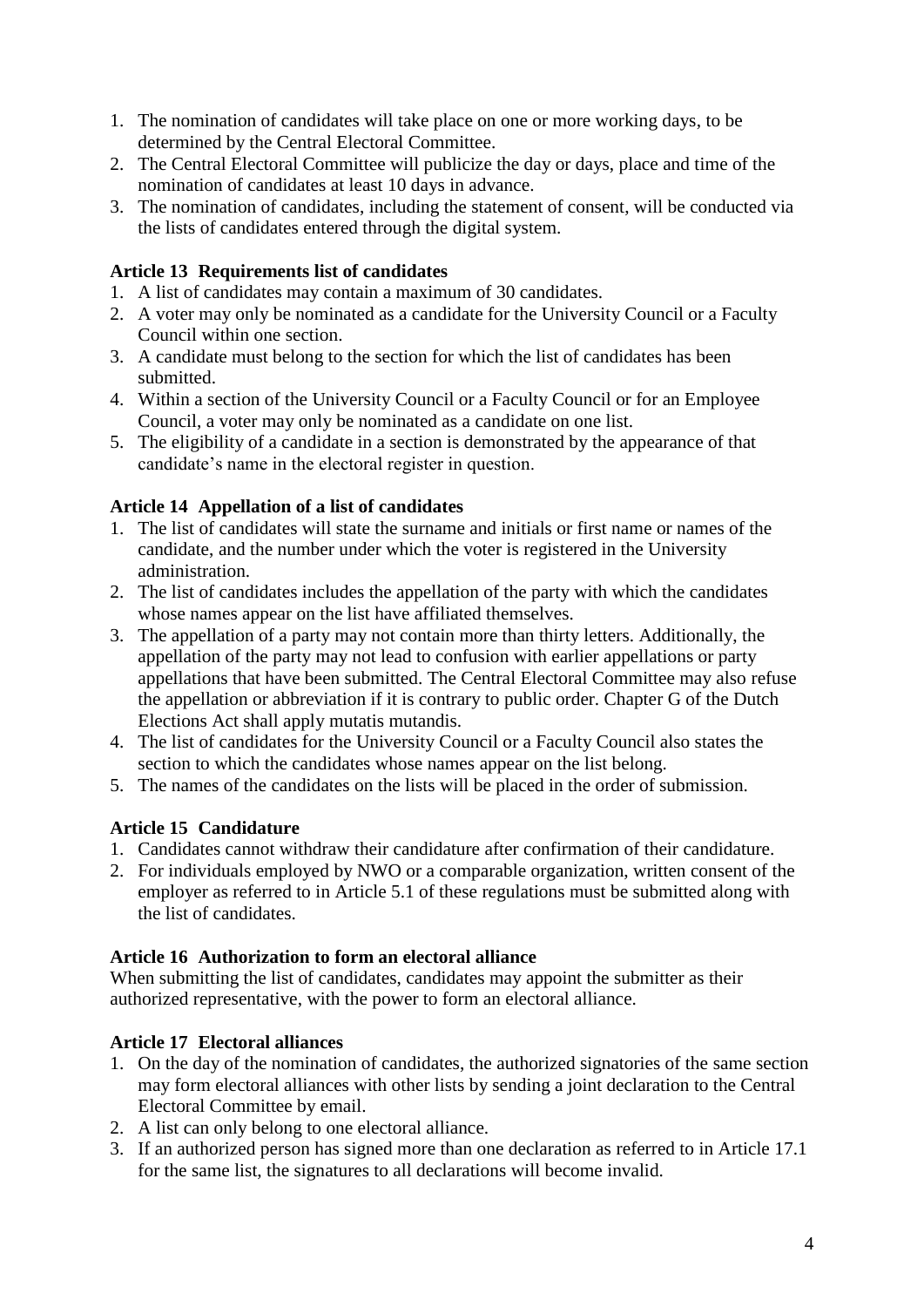# **Article 18 Examination of candidate lists**

As soon as possible after the deadline of the nomination of candidates, the Central Electoral Committee will meet to examine the lists of candidates.

# **CHAPTER 5 DEFAULTS**

### **Article 19 Defaults**

- 1. If, during the examination referred to in Article 18, one or more of the defaults referred to in Article 19.2 are found, the Central Electoral Committee will send the person who submitted the list of candidates a written notice immediately after the day of the meeting referred to in Article 18.
- 2. The notice referred to in the first (previous) paragraph will be sent if:
	- a. the name or the appellation of the party contains more than 30 letters or the name or the appellation may lead to confusion with earlier appellations or party appellations submitted, or is contrary to public order (Article 14.3);
	- b. the notice of consent by the employer for a candidate, as referred to in Article 15.2, is missing.

### **Article 20 Notice of defaults**

- 1. In the notice referred to in Article 19.1, the Central Electoral Committee will notify the submitter that they have the opportunity to rectify the defaults referred to in the notice within five days after sending the notice.
- 2. In the case that the default as referred to in Article 19.2.a is not rectified, the Central Electoral Committee will limit the name or the appellation of the name of the party exceeding 30 letters to the first 30 letters, or, in the case that the appellation or abbreviation of the party is not rectified, the appellation will be changed into the name of the first candidate appearing on that list.
- 3. If the person who submitted the list of candidates is unable to act or is absent, one of the candidates will act in that person's place, in the order in which they appear on the list.

### **Article 21 Decision of the Central Electoral Committee**

- 1. As soon as the period for rectification of defaults referred to in Article 20.1 has expired, the Central Electoral Committee will decide at a public meeting about the validity of the lists of candidates.
- 2. The day, place and time of the meeting referred to in Article 21.1 will be publicly announced by the Central Electoral Committee at least five working days in advance.
- 3. At the meeting referred to in Article 21.1, the Central Electoral Committee will also decide on the validity of the declarations agreeing to form electoral alliances.
- 4. Immediately after making the decisions referred to in Articles 21.1 and 21.3, the Central Electoral Committee will send an email to the submitter.
- 5. Immediately after making the decisions referred to in Articles 21.1 and 21.3, the Central Electoral Committee will announce that the lists of candidates will be made available for inspection for five days at a location made known in advance.

### **Article 22 Declaring lists of candidates invalid**

A list of candidates is invalid if it was not submitted to the Central Electoral Committee at the end of the day or days for the nomination of candidates (Article 12.1), or if it was not submitted within the period of correction of default (Article 20.1).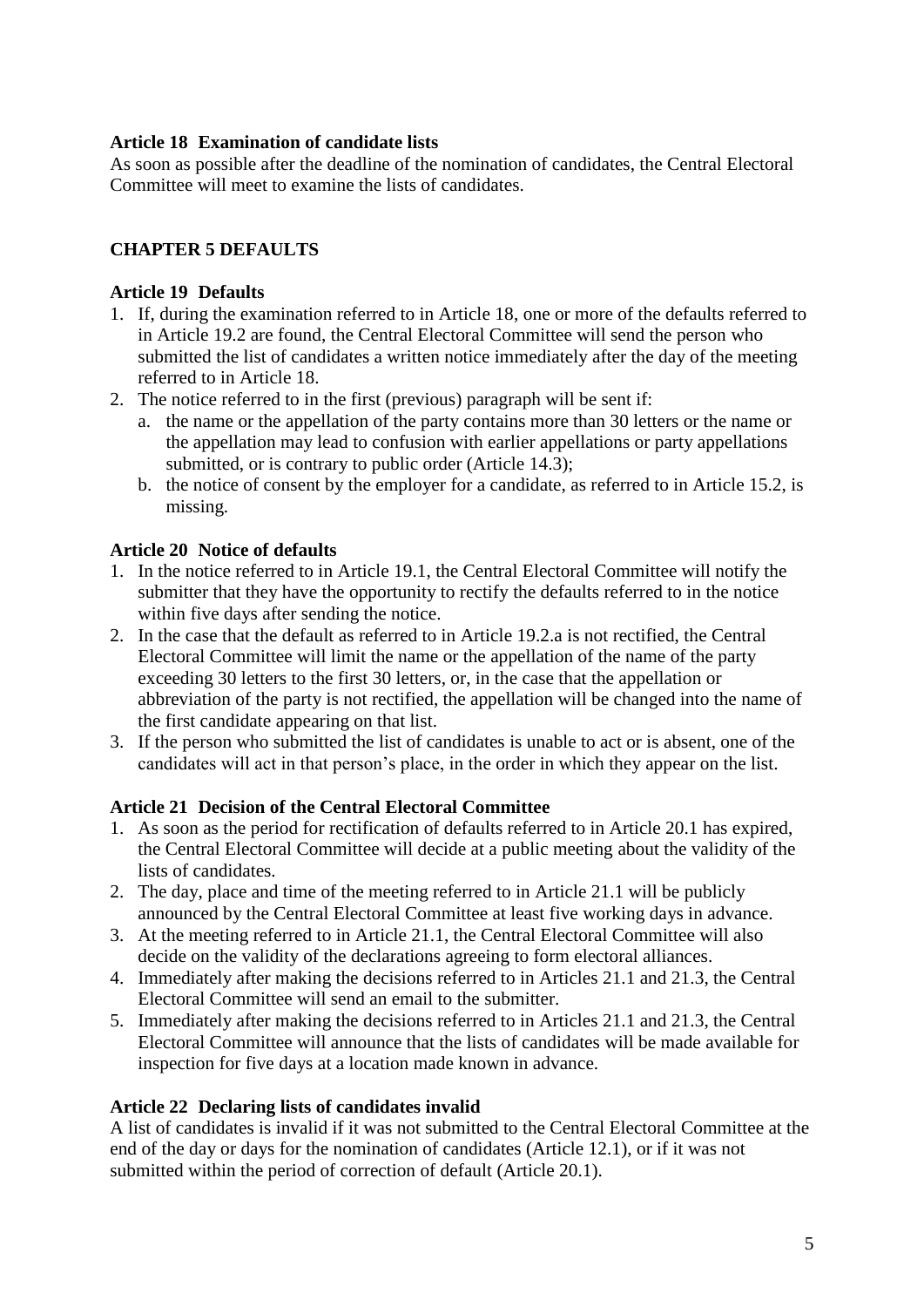### **Article 23 Publication**

Immediately after adopting the lists of candidates, the Central Electoral Committee will publish the list on the website of the University of Groningen (separately for each section).

### **CHAPTER 6 MANNER OF VOTING**

#### **Article 24 Voting**

- 1. Voting will take place electronically.
- 2. Before the vote, the Central Electoral Committee will determine the voting period and will announce this on the website of the University of Groningen in advance.

#### **Article 25 No vote**

If only one list of candidates has been submitted for a section of the University Council, a Faculty Council or an Employee Council, and the number of candidates does not exceed the number of places to be filled, no vote will be held for the section in question for the University Council, Faculty Council or the Employee Council.

#### **Article 26 Electronic voting**

- 1. Preceding the elections, the Central Electoral Committee will send all persons with voting rights two emails. The first email is a notice of voting and the second email, which will be sent on the first day referred to in Article 24.1, contains an invitation to vote using the voting application made available for that purpose.
- 2. The invitation will state at least:
	- a. the Council for which the election is being held;
	- b. the number of council members for which the election is being held;
	- c. the surname, the first names or initials of the voter;
	- d. the section and the number under which the voter appears in the electoral register;
	- e. how and on which days votes can be cast.
- 3. Along with the election notice, the voter will receive an explanation of the voting procedure to cast an electronic vote.
- 4. During the voting period, the Central Electoral Committee will send one email reminder.

### **Article 27 The voting application**

The voting application will state:

- a. the section;
- b. the lists of candidates in the same way as on the relevant notice;
- c. if some lists are to be merged in an electoral alliance, according to the provisions of Article 17.1, beneath each allied list, the name of the list or lists with which it is allied;
- d. checkboxes in front of the candidates' names.

# **Article 28 Casting votes**

- 1. During the voting period determined by the Central Electoral Committee, ending on the last working day as referred to in Article 24.2, voters are able to cast their votes in the application made available for that purpose.
- 2. The voting application provides voters access to the electronic ballot. Voters may cast their votes by checking the box and by submitting the vote via the voting application.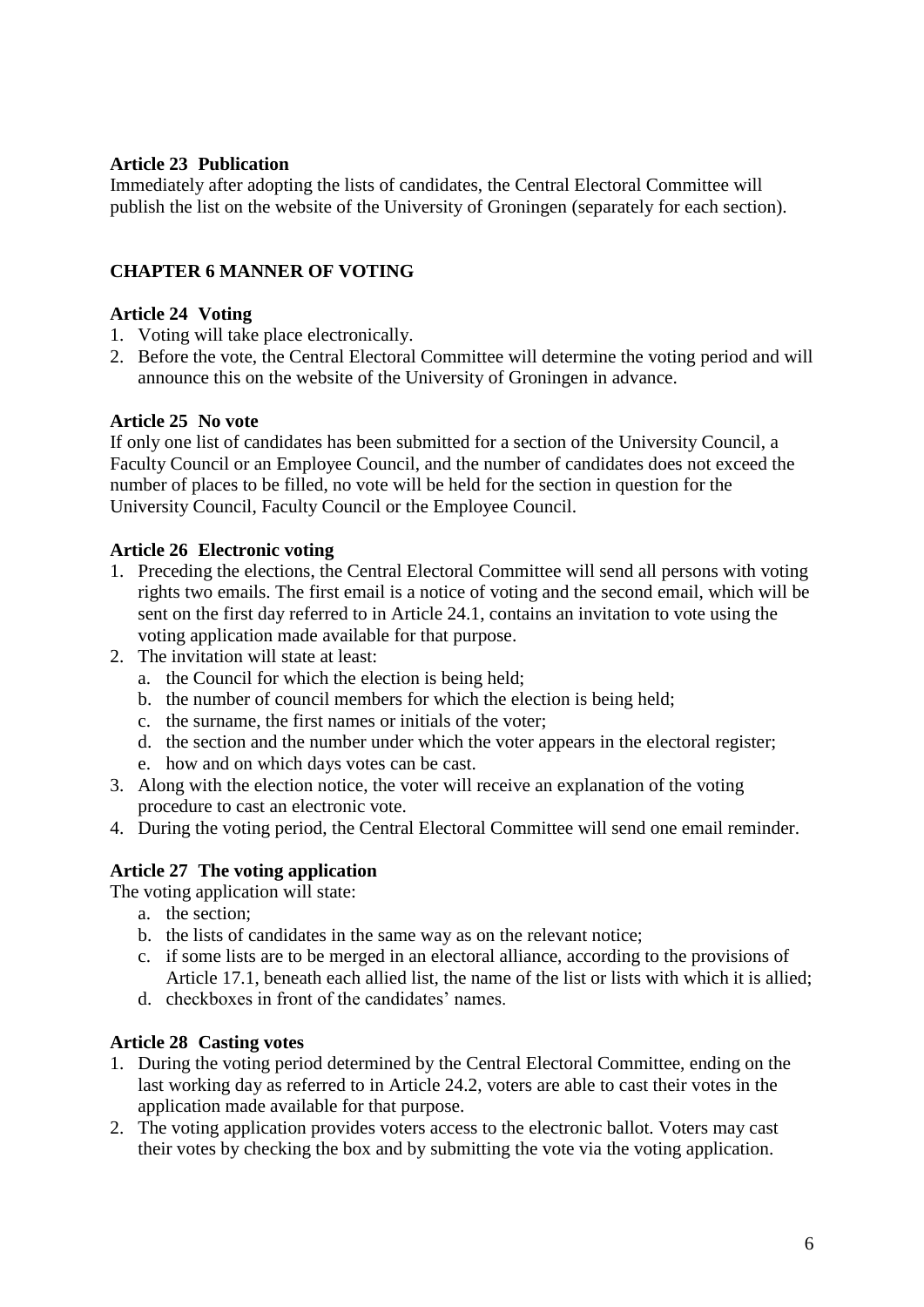- 3. The candidate lists will be made available electronically. The name of a candidate may be accompanied by a link to additional information regarding the candidate and their list.
- 4. The username (student number or employee number) provided by the University in combination with a password chosen by the voter is regarded as proof of identity.
- 5. The voter may indicate their preference for a candidate by selecting the name of the candidate in the voting application, or by casting a blank vote. Before finalizing the cast of the vote, the candidate selected by the voter is shown in the voting application's window. Then the voter may cast their final vote or cancel the selected candidate.
- 6. The voting application records the votes cast. The voter is then able to see the candidate for which they have voted.

# **Article 29 Declaring a ballot invalid**

- 1. If any irregularities have occurred in a ballot and the Central Electoral Committee is of the opinion that these irregularities may affect the results of the election, the Central Electoral Committee may decide to declare the ballot for the section in question invalid.
- 2. If the Central Electoral Committee declares the ballot for a section invalid, it will call a new ballot for that section as soon as possible.
- 3. The Central Electoral Committee will immediately make a copy of the decision, as referred to in Article 29.1, available for inspection at a location that it has made known in advance.
- 4. In the event that the voting application is not available during the voting period, the Central Electoral Committee may forthwith decide to extend the voting period. The Central Electoral Committee will immediately inform all voters of such a decision.

# **CHAPTER 7 DETERMINING THE RESULTS**

### **Article 30 Voting results**

At the end of the ballot, the Central Electoral Committee will determine the voting results without delay. The Central Electoral Committee will decide on the voting results at a public meeting on a day or days made known in advance.

# **Article 31 Counting the number of votes**

- 1. The total amount of votes cast will be determined for each section.
- 2. Subsequently, the turnout percentage will be calculated for each section.
- 3. The turnout percentages referred to in Article 31.2 will be determined by dividing the total number of valid votes in each section by the number of persons eligible to vote according to the election notice register of the section in question and multiplying the resulting quotients by 100.

# **Article 32 Comparing seats with candidates**

- 1. If the number of candidates for a certain section is smaller than the number of available seats, each resulting vacancy will remain unfilled until the next regular election.
- 2. If in any section one list of candidates has been submitted and the number of candidates is not greater than the number of available seats, they will be declared elected.
- 3. If the number of candidates is greater than the number of available seats, the results of the election will be determined as follows:
	- a. for each list the following will be determined:
		- 1. the number of votes cast for each candidate;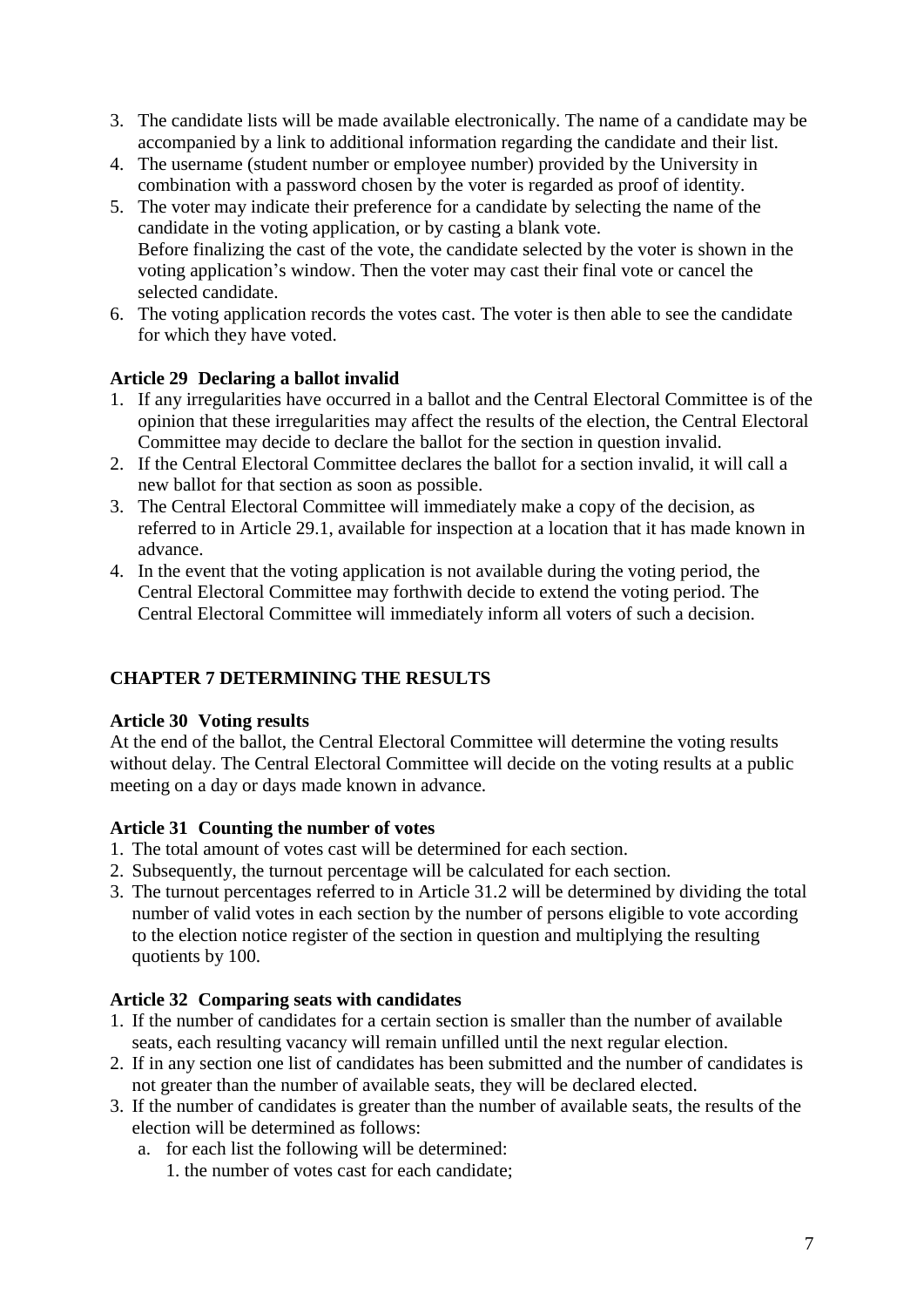2. the sum of the number of votes referred to under 1.; this sum will be referred to as the total vote.

- b. the Central Electoral Committee will divide the sum of the total votes of all the lists of the section in question by the number of seats to be filled in that section; the quotient thus obtained will be referred to as the section electoral quotient;
- c. each time the section electoral quotient is included in the total vote of a list, one of the seats to be filled will be allocated to that list, provided the total vote is at least one;
- d. the (residual) seats are awarded sequentially to the lists of the group whose total votes have the highest remainder when divided by the electoral quotient; the lists with a total vote which is less than 75% of the electoral quotient will not be included in this allocation;
- e. in the event that the surpluses referred to under d. are tied, the matter will be decided by lot.
- f. When all lists eligible for this have received a residual seat and there still remain seats to be allocated, these seats will be allocated using the method of the highest average, with the proviso that no lists will be allocated more than one seat in this allocation.
- 4. If, under the provisions of Article 17.1, some lists have agreed to form electoral alliances, such an alliance of lists will be regarded as one list for the purposes of determining the number of seats to be allocated to them, with a total vote equal to the sum of the total votes of the lists comprising the electoral alliance.
- 5. If, due to the application of the previous paragraphs to a list, one or more seats are allocated exceeding the number of candidates on that list, that seat or seats will remain unfilled until the next regular election.

# **Article 33 Distribution of seats allocated to an electoral alliance among individual lists**

The distribution of the seats allocated to an electoral alliance among the allied lists will take place as follows:

- a. the Central Electoral Committee will divide the total vote of the allied lists by the number of seats allocated to the electoral alliance; the quotient thus obtained will be referred to as the combination quotient;
- b. one of the seats to be occupied by the alliance will be allocated to each of the lists comprising the alliance for each time the total vote of that list contains the combination quotient;
- c. any remaining seats will be consecutively allocated to the list which, if a seat or seats were assigned to it, would have the largest average number of votes per seat;
- d. if the averages referred to in c. are equal, the result will be determined by lot.

### **Article 34 Transferring seats to other allied lists**

- 1. If, due to the application of Article 33 to a list, one or more seats are allocated exceeding the number of candidates on that list, that seat or those seats will be transferred to one or more of the allied lists.
- 2. A list will only be eligible for the transfer of a seat if at least one candidate on that list is still available for that seat.
- 3. If there is only one eligible allied list, the seat or seats will be transferred to that list.
- 4. If there is more than one eligible allied list, the transfer will take place as follows:
	- a. if the allocation of seats has ended due to the application of Article 33.c, seats will be consecutively transferred to the list which would have the largest average number of votes if that seat were allocated to it;
	- b. if Article 33.d has been applied, places will be transferred consecutively through continued application of that paragraph;
	- c. if the averages referred to in a. and b. are equal, the result will be determined by lot.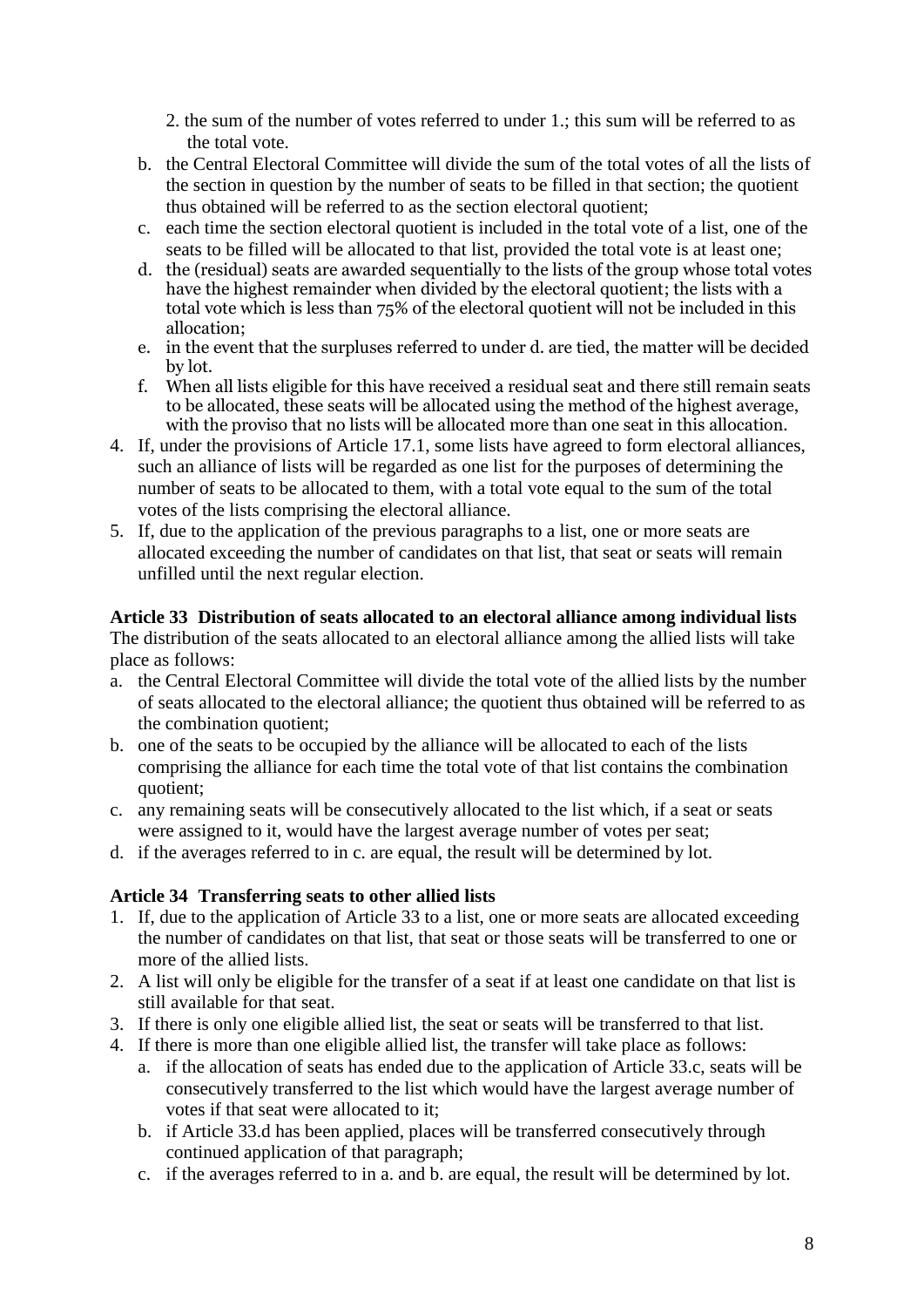# **Article 35 List quota**

- 1. To assign seats allocated to each list of a section, the Central Electoral Committee will divide the total vote for the list by the number of seats allocated to the list.
- 2. The quotient thus obtained will be referred to as the list quotient.

# **Article 36 Declaring candidates elected**

- 1. To occupy the seats allocated to each list, the candidates who have received the number of votes at least equal to the list quotient will be elected.
- 2. If all the seats allocated to a list are not occupied according to the method set out in Article 36.1, the rest of the seats are assigned as follows:
	- a. a candidate will be regarded as elected if they have received the number of votes equal or greater than half of the list quotient, in the order of the number of votes received by each candidate;
	- b. if, after the application of the rule set out in Article 36.2.a., all the seats allocated to the list are still not occupied, the remaining candidates will be declared elected in the order of the list.

### **Article 37 Candidates with an equal number of votes**

If the application of Article 36 shows that some candidates have received an equal number of votes, the order on the list will be decisive.

### **Article 38 Ranking candidates**

- 1. For each list, the Central Electoral Committee will rank the candidates on that list in the order indicated in Articles 36 and 37.
- 2. Subsequently, the candidates who have not received the number of votes required to be regarded as elected will be ranked in such a way that, in the order of the number of votes that each has received, the candidates who received the number of votes equal to or greater than half of the list quotient will be ranked first and then the rest, in the order on the list.
- 3. The ranking referred in Articles 38.1 and 38.2 will be recorded in a report by the Central Electoral Committee as soon as possible after the result is determined. This report will be signed by all members and the secretary of the Central Electoral Committee.
- 4. No later than on the first working day after the report referred to in Article 38.3 has been signed, the Central Electoral Committee will send the report to the Board of the University. Furthermore, a copy will be sent to the chairperson of the University Council, if members of the University Council were elected, to the Board of the Faculty in question, if members of the Faculty Council were elected, and to the head of the University Service, if members of an Employee Council have been elected.
- 5. The election results will be published on the website of the University of Groningen as soon as possible.

### **Article 39 Notification that candidates have been elected/credentials**

- 1. After the deadline referred to in Article 2.5 has expired, the Central Electoral Committee will send notice by email to each elected candidate.
- 2. If anyone wishes to invoke the opportunity referred to in Article 2.5 to lodge an objection with the Board of the University, and if the notice should concern the individual involved, such a notice will not be sent until the Board of the University has decided on the objection.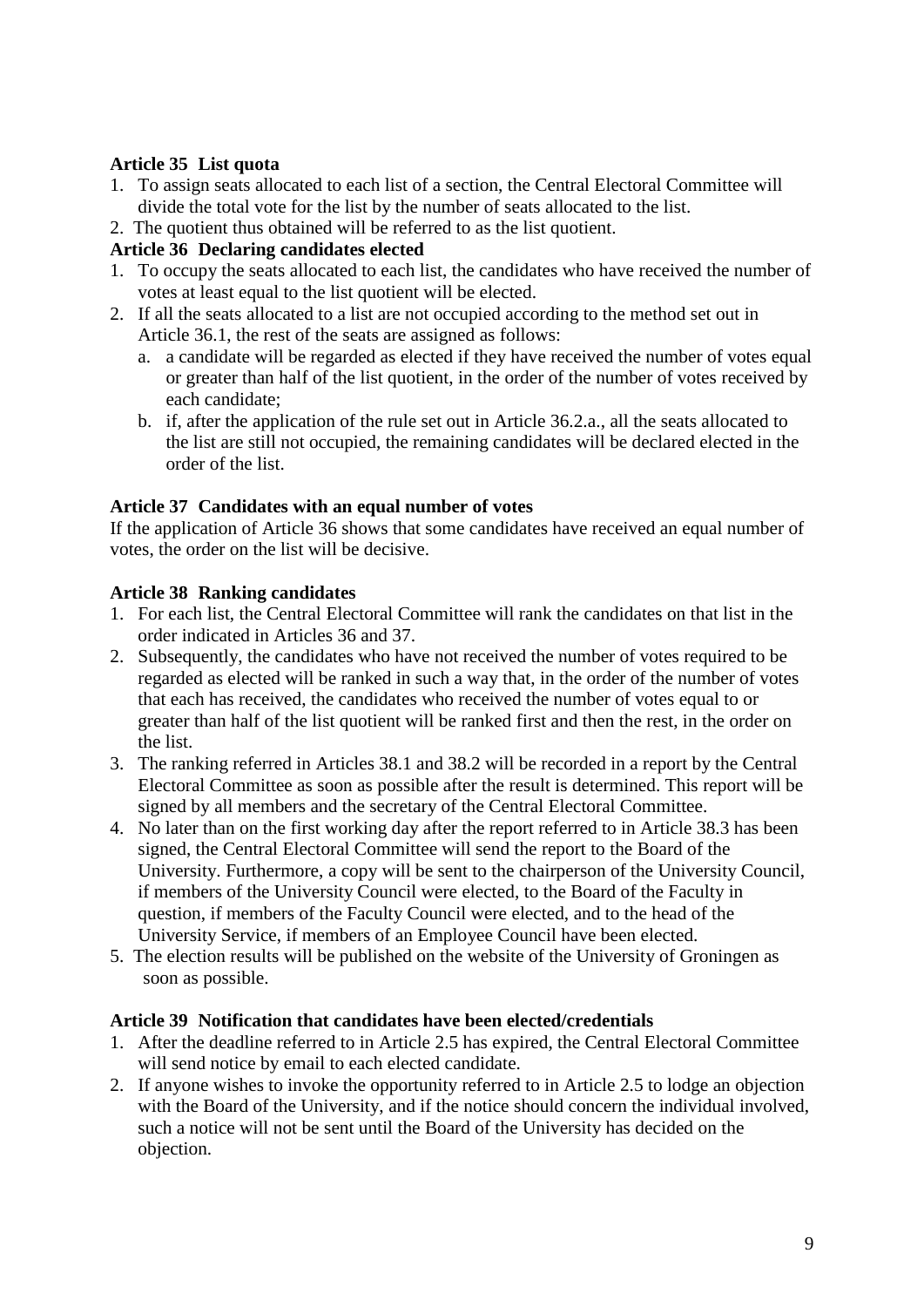- 3. If the Board of the University's decision about the objection results in a change to the election results, the Central Electoral Committee will notify those directly involved by email as soon as possible after receiving that decision.
- 4. When it has been established after the Board of the University's decision that certain candidates have been elected, those candidates will receive notification by email.
- 5. The notice referred to in Article 39.1 and 39.4, sent by the Central Electoral Committee, will serve as credentials for the elected candidate.
- 6. A copy of this email will be sent to the chairperson of the University Council, if members of this council have been elected, to the Board of the Faculty in question if members of the Faculty Council have been elected, and to the head of the University Service if members of an Employee Council have been elected.

# **CHAPTER 8 FILLING VACANCIES**

# **Article 40 Vacancy**

- 1. Elected candidates must inform the Central Electoral Committee of a vacancy by email.
- 2. If a candidate does not accept their election, or if a vacancy arises pursuant to Article 4.4.(a-e), the Central Electoral Committee will fill the vacancy in a Council by declaring elected the highest placed candidate following the order pursuant to Article 38 who is not a member of the Council.

In this process, those candidates are disregarded:

- a. whose vacancy is being filled;
- b. who have transferred to another section from which they were nominated as a candidate;
- c. who is no longer a member of the University or Faculty community, or has left the University Service;
- d.who is not willing to accept an election at that time;
- e. who has terminated their enrolment as a student on the basis of the provisions of the Act and the Implementing Regulations of the University of Groningen;
- f. who has deceased.
- 3. If a vacancy cannot be filled from the same list of candidates because of an insufficient number of candidates and no electoral alliance has been formed, the seat of the Council or University Service concerned will be allocated to the next list of candidates of the same section through continued application of Article 32.3.f.
- 4. If a vacancy cannot be filled subject to the provisions of the preceding paragraph, the vacancy in question will remain unfilled until the next regular election, unless the total number of vacancies in that section exceeds half of the number of seats. In such cases, the chairperson of the Council in question may request the Central Electoral Committee to organize interim elections for that section of the Council concerned.

# **Article 41 Vacancy on an allied list**

- 1. If, after the application of the provisions of Article 40.2, a vacancy cannot be filled from the same list of candidates and this list has formed an alliance with one other list, the candidate on this other list who is the highest placed according to Article 38 and who is not a member of the Council will be declared elected.
- 2. If the list is allied with more than one other list, the application of Article 34.4 will determine to which of the allied lists the seat will be allocated. The candidate on this list who is eligible according to the order established following Article 38 will be declared appointed.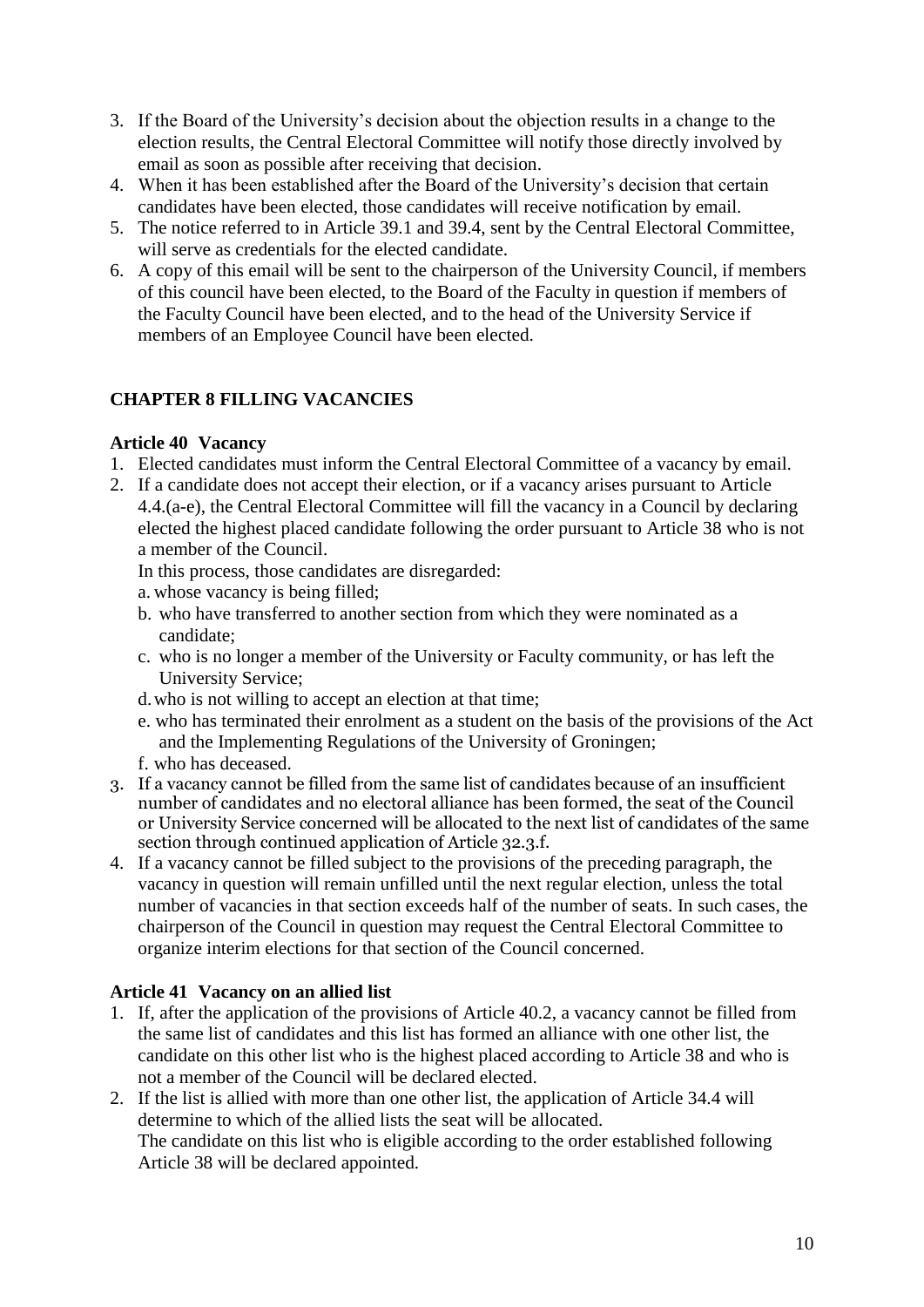If the vacancy cannot be filled in this way, the seat will be allocated to another allied list by further applying the provisions of this paragraph, and so on.

# **Article 42 Notice of being declared elected**

- 1. After the time limit for objections referred to in Article 2.5 has expired, the Central Electoral Committee will send notice of election to the designated candidate by email.
- 2. If anyone makes use of the opportunity referred to in Article 2.5 to lodge an objection with the Board of the University, the notice of election will be postponed until the Board of the University has decided about the objection.
- 3. If the decision of the Board of the University results in a change in the filling of the vacancy, the Central Electoral Committee will notify those directly involved as soon as possible after receiving the decision.
- 4. The notice of election referred to in Article 42.1, or in the case referred to in Article 42.3, addressed to the candidate who has been declared elected, will be sent by email and will serve as credentials for the person in question.

The provisions of Article 39.6 will apply mutatis mutandis.

### **Article 43 Temporary replacement**

- 1. A member of the University Council, the Faculty Council or an Employee Council can be temporarily replaced on account of illness, pregnancy or unforeseen circumstances, or temporary work or study activities outside the University.
- 2. A request for temporary replacement will be submitted to the Central Electoral Committee by the chairperson of the University Council, Faculty Council or Employee Council.
- 3. The Central Electoral Committee will decide on the request within two weeks and will determine the duration of the replacement, to which a minimum duration of three months applies.
- 4. Determination of the order of candidates during the period of replacement will be similar to what is provided for by Article 40 of the Electoral Regulations.
- 5. After the replacement period has expired, the temporary membership of the replacement member will expire, and the membership of the originally elected member will be restored until the end of the term of office.

# **CHAPTER 9 FINAL AND TRANSITIONAL PROVISIONS**

### **Article 44 Unforeseen circumstances**

In cases for which these Regulations do not provide, the Central Electoral Committee will decide with due regard for statutory provision, following the rules of the Elections Act Stb. [Dutch Bulletin of Acts and Decrees] 1989, no. 423 as closely as possible.

### **Article 45 Short title, entry into force**

These regulations can be referred to as 'Electoral Regulations of the University of Groningen' and will come into force one day after adoption by the Board of the University.

Approved by the Board of the University on 2 March 2021, after the consent of the University Council on 18 February 2021.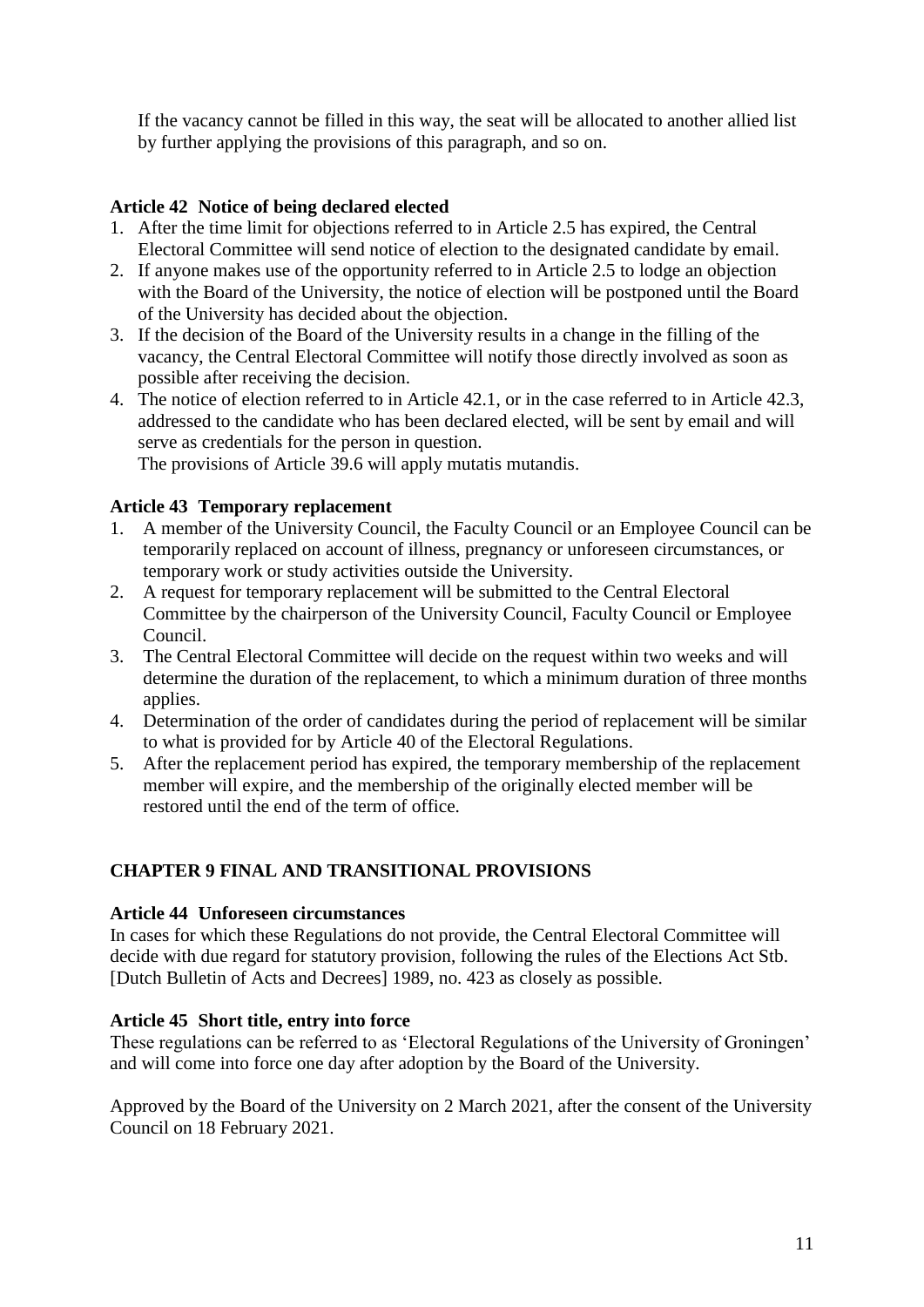# Annex 1 to the Electoral Regulation of the University of Groningen.

| <b>University Council</b> | Number of seats: |          |
|---------------------------|------------------|----------|
|                           | Staff            | Students |
|                           |                  |          |

| <b>Faculty Councils</b>                | Number of seats: |                 |
|----------------------------------------|------------------|-----------------|
|                                        | Staff            | <b>Students</b> |
| Theology and Religious Studies         | 5                | 5               |
| Law                                    | 9                | 9               |
| Medical Sciences/UMCG                  | $\Omega$         | 7               |
| Science and Engineering                | 9                | 9               |
| Arts                                   | 9                | 9               |
| <b>Economics and Business</b>          | 9                | 9               |
| <b>Behavioural and Social Sciences</b> | 9                | 9               |
| Philosophy                             | 5                | 5               |
| <b>Spatial Sciences</b>                | 5                | 5               |
| University College Groningen           | 3                | 3               |
| University of Groningen/Campus Fryslân | 3                | 3               |

| <b>Employee Councils</b>                | Number of seats: |
|-----------------------------------------|------------------|
| Office of the University                | q                |
| University of Groningen Library         |                  |
| University Services Department          | 7                |
| Center for Information Technology (CIT) | ⇁                |